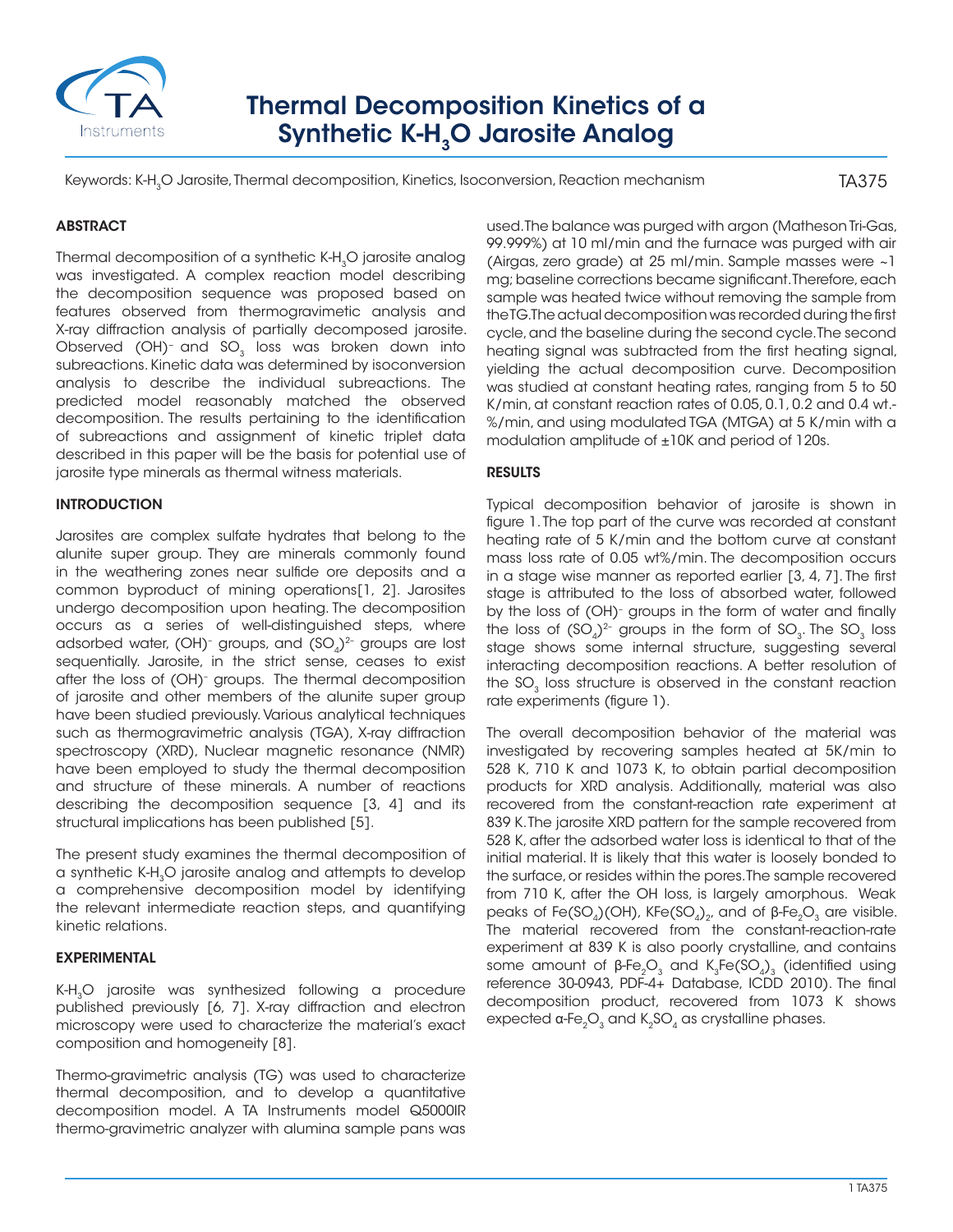

*Figure 1: Mass loss and derivative mass loss of jarosite heated at 5 K/min and under constant-reaction rate conditions.*

To determine the kinetics of decomposition, experiments were performed over a range of heating rates. For the decomposition model, Arrhenius kinetics where assumed to be valid, so that the reaction rate can be described as

$$
d\alpha/dt = k(T) \cdot f(\alpha) = A \cdot \exp(-E_A/RT) \cdot f(\alpha)
$$
 (1)

where α represents a suitably defined reaction progress function, A is the pre-exponential factor of this reaction, and E<sub>n</sub> the corresponding activation energy. The reaction model is given as  $f(\alpha)$ .

Activation energies were determined as a function of global reaction progress using an isoconversion method as stated in [6]. The overall reaction progress was defined as  $\alpha = (m - m_{_0})/(m_{_f} - m_{_0})$  with  $m_{_0}$  and  $m_{_f}$  as the initial and final masses, respectively. Because at constant reaction progress, the reaction rate should only depend on the temperature, measurements at different heating rates can be compared in order to obtain activation energies for that reaction progress. The particular algorithm of the isoconversion approach used here uses the function J:

$$
J[E_{\alpha},T_{i}(t_{\alpha})]=\int_{t_{\alpha-\Delta\alpha}}^{t_{\alpha}}exp\left[\frac{-E_{\alpha}}{RT_{i}(t)}\right]dt\qquad(2)
$$

which is calculated for each heating program  $T_{\sf i}({\sf t})$  over the time interval  $t_\alpha\hbox{-} t_{\alpha\hbox{-}\alpha\alpha}$  corresponding to an interval Δα. The activation energy  $\mathsf{E}_{_\mathrm{a}}$  is adjusted so that the differences between measurements with different heating programs are minimized. Systematic application of this algorithm over the whole complex decomposition gives the overall apparent activation energy for a set of values of α. The algorithm was implemented in MATLAB; reference [6] has more details.

Activation energies were also calculated from modulated TGA experiments following the procedure published in [9]. Due to the temperature modulation, the temperature-time record has a series of peaks (subscript p) and valleys (subscript v). With the assumption that the reaction mechanism shows negligible change between a peak  $T_{p}(t)$  and the adjacent valley  $T_{\tiny \text{v}}(\mathsf{t})$ , the following equation can be used to estimate the activation energy of the corresponding interval  $\mathsf{\alpha}_{\mathrm{\mathrm{v}}} \mathsf{\alpha}_\mathrm{\mathrm{\mathrm{p}}}\!\!$  :

$$
E_{\alpha_v, \alpha_p} = \frac{RT_vT_p \ln(d\alpha_v / d\alpha_p)}{T_v - T_p}
$$
 (3)

where da $_{\rm v}$ /da $_{\rm p}$  is the ratio of the reaction rates, da/dt for the peak-valley pair.

All estimates for the activation energy as function of the global reaction progress are shown in figure 2. Despite minor variation between the different methods (constant HR, constant reaction rate, MTGA), the results are consistent; further details are discussed for the constant heating rate results.

Several regions in the α curve with relatively constant apparent activation energies can be identified. The divergent behavior seen at  $\alpha \to 0$ ,  $\alpha \approx 0.35$ , and  $\alpha \to 1$  is commonly observed in regions were the reaction progress α changes very little. The range  $α = 0.05 - 0.35$ , observed between 600 and 700 K in figure 1, and attributed to the loss of (OH)– shows an average apparent activation energy of 160 kJ/mol. At the end of this step, near  $\alpha = 0.35$ , a short interval with a higher activation energy approaching 300 kJ/mol, can be identified in figure 2.

Following this, a small step near 800 K can be identified in figure 1; it is more distinct at constant reaction rate conditions. The following interval  $\alpha = 0.45 - 0.75$ , 800 – 850 K in figure 1, shows a relatively constant average apparent activation energy of 225 kJ/mol with constant heating rate. This interval transitions to a region with an apparent activation energy of 350 kJ/mol around  $\alpha = 0.8$ , and the decomposition ends with an interval between  $\alpha = 0.86 - 0.97$  with an apparent activation energy of 180 kJ/mol.

The analysis of the partial decomposition products, together with data from the literature was used to formulate a complex model for the entire decomposition process, shown schematically in figure 3 [3]. The intermediate species identified by X-Ray diffraction are highlighted in figure 3.

To calculate net decomposition curves according to the model shown in figure 3, each reaction appearing as an arrow in figure 3, was assigned a "kinetic triplet": activation energy, pre-exponential factor, and reaction model. Starting with the original, undecomposed material, the formation and decomposition of each subsequent product was tracked. This allowed the definition of a reaction progress  $\alpha$ for each individual reaction in figure 3. From the individual product amounts, the overall reaction progress was calculated by summing up the masses of all products present at any point of time in the heating program. This algorithm was implemented in MATLAB in order to compute the decomposition. Where possible, activation energies were taken from the isoconversion analysis (figure 2). Some reactions, e.g. the loss of H<sub>2</sub>O<sup>+</sup>, contributed only minorly to the overall mass loss, therefore could not be resolved, and were lumped together with respective parallel reactions. For the models, first-order reactions were assumed as default;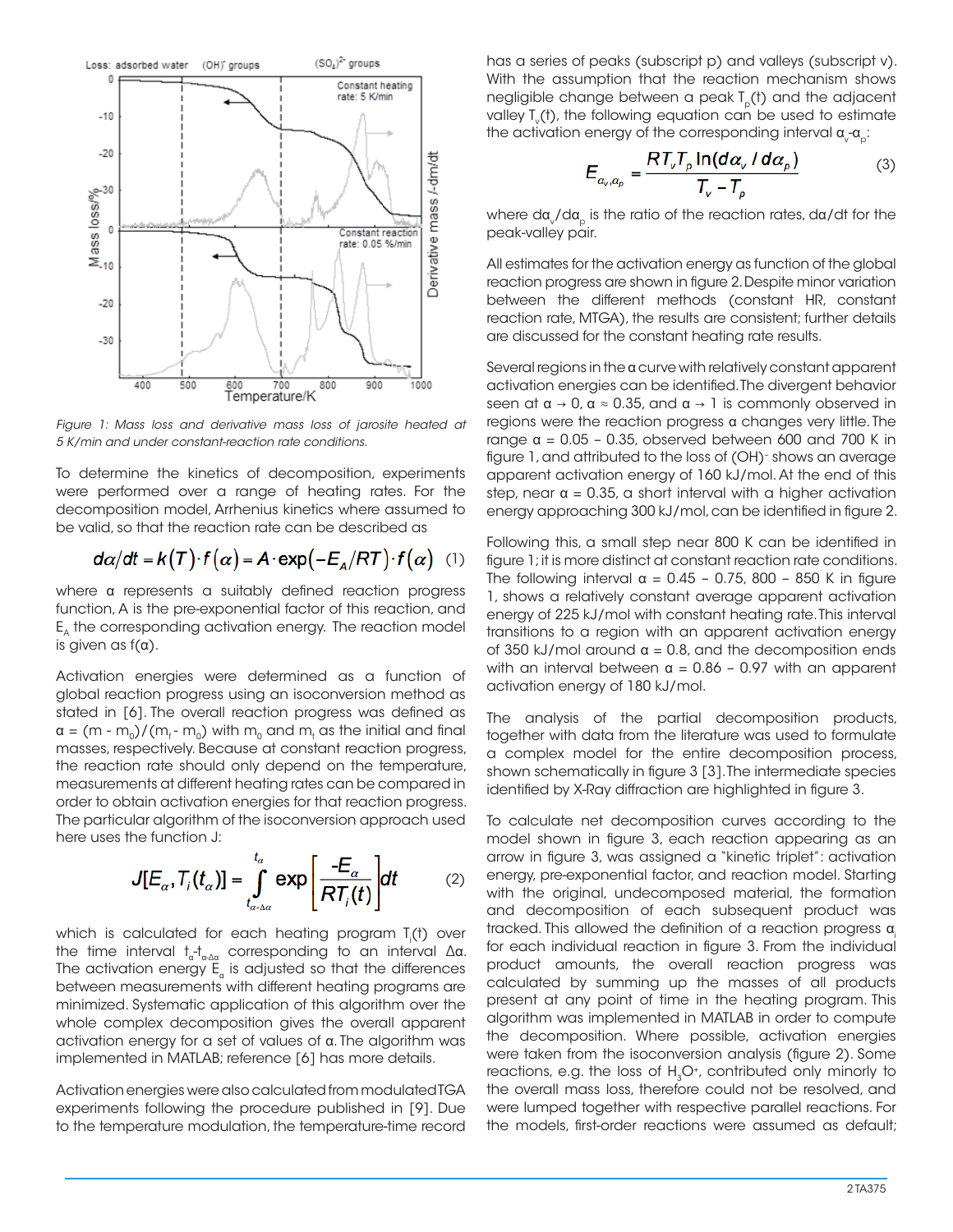only where a satisfactory match between experiment and computation could not be achieved, were other models used. Pre-exponential factors were varied to achieve a match between experiment and computation. The process of derivation of the model – necessarily abbreviated here – is elaborated rigorously in ref [8].

The kinetic parameters are shown in Table 1, and computed decomposition curves are shown in figure 4. Experimental and calculated curves are close over the entire temperature range; the effect of heating rate is also well reproduced.



*Figure 2: Apparent activation energies determined by isoconversion analysis, and from MTGA experiments.*



*Figure 3: Reaction scheme of jarosite thermal decomposition, intermediate species identified from XRD are highlighted in bold.*



*Figure 4: Comparison between observed and calculated decomposition of K-jarosite.*

## **CONCLUSION**

A complex decomposition model of synthetic K-H<sub>3</sub>O jarosite was established via results compiled from TGA experiments and X-ray analysis. Activation energy was evaluated by independent techniques. A complex decomposition model was derived incorporating sequential and parallel reactions of different intermediate species that are described by constant kinetic triplets. Despite the simplifications the model describes the observed decomposition reasonably well and is also consistent with the previously reported decomposition behavior of K-jarosite. The results shown here provide the basis for potential use of jarosite group materials as thermal witness materials [8, 10].

#### ACKNOWLEDGEMENT

This work was contributed by Shashank Vummidi Lakshman as part of the TA Instruments Student Applications Award Program.

|  | Table 1: Kinetic parameters used in the reaction scheme shown in figure 4. |  |  |  |
|--|----------------------------------------------------------------------------|--|--|--|
|  |                                                                            |  |  |  |

|                                                                            | Associated mass<br>loss in units of<br>global $\alpha$ | Activation energy / kJ/mol | Pre-exponential factor /<br>log(A)     | <b>Reaction model</b> |
|----------------------------------------------------------------------------|--------------------------------------------------------|----------------------------|----------------------------------------|-----------------------|
| Loss of                                                                    | 0.034                                                  | 150                        | 11                                     | 3-D diffusion         |
| adsorbed water                                                             |                                                        |                            |                                        |                       |
| Loss of $(OH)^{-}$ , first step<br>carrying no mass loss                   | -                                                      | 250                        | 18.2                                   | first order           |
| Loss of $(OH)^-$ , second<br>step                                          | 0.287                                                  | 125                        | 7.5                                    | first order           |
| SO <sub>3</sub> loss from the<br>"vacancy component"                       | 0.019                                                  | lumped with $(OH)^-$ loss  |                                        |                       |
| Crystallization of Fe <sub>2</sub> O <sub>3</sub><br>carrying no mass loss | $\overline{\phantom{m}}$                               | 525                        | 33                                     | first order           |
| Loss of $SO3$ from<br>KFe(SO <sub>4</sub> ) <sub>2</sub>                   | 0.400                                                  | 215                        | $9.5 + 0.85(1 - \alpha_{Fe2O3-cryst})$ | zero order            |
| $SO3$ loss from the<br>hydronium component                                 | 0.059                                                  | lumped with previous step  |                                        |                       |
| Loss of $SO3$ from<br>$K_3Fe(SO_4)_3$                                      | 0.200                                                  | 220                        | 9.5                                    | first order           |